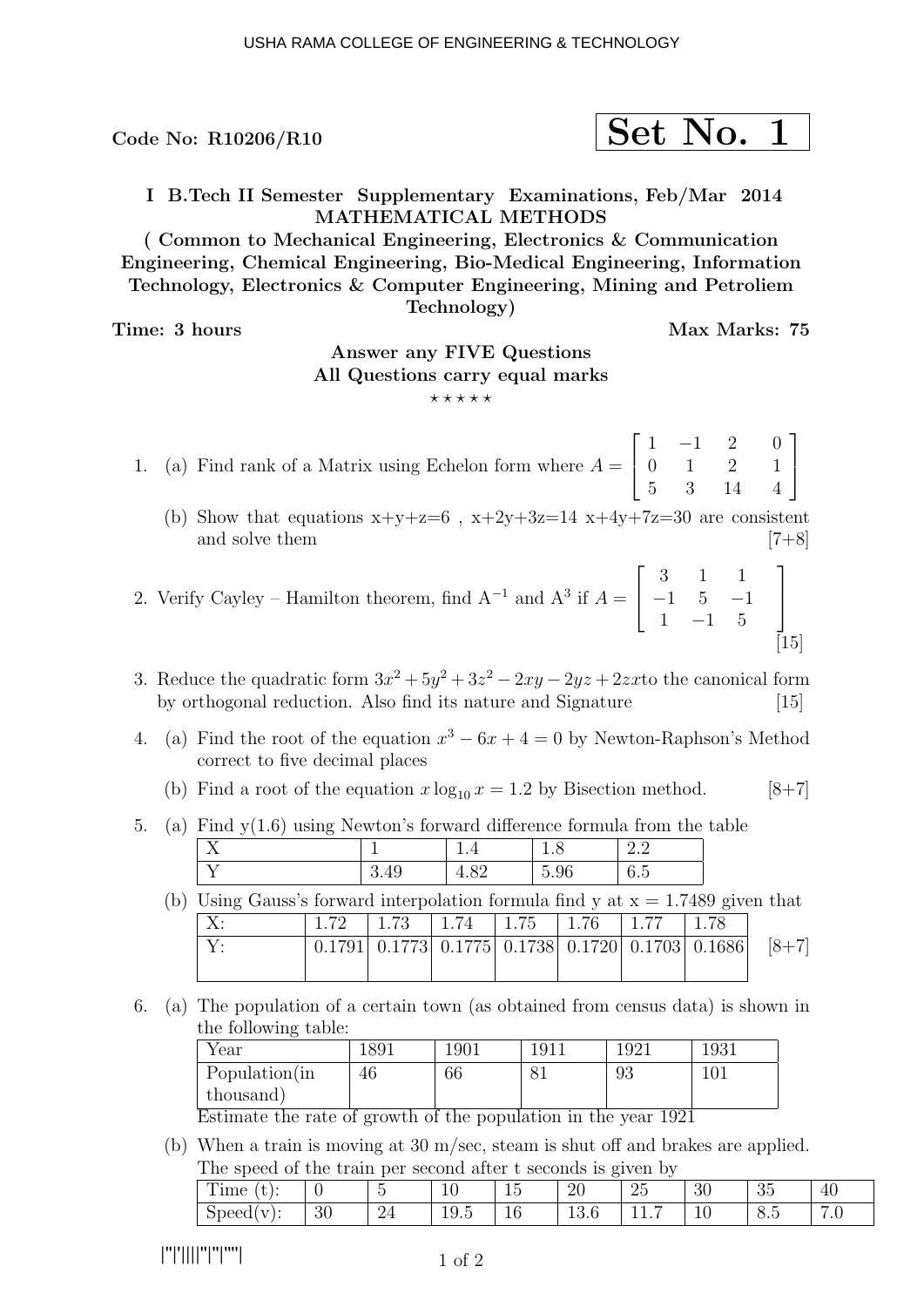

Using Simpson's rule, determine the distance moved by the train in 40 seconds.  $[8+7]$ 

- 7. (a) Solve  $y^1=1+xy$  subject to the condition  $y(0)=1$  by Taylor series method and hence find  $y(0.2)$ 
	- (b) Solve  $y^1=x+y+xy$  subject to the condition  $y(0)=1$  by Picard's method and hence find  $y(0.1)$  [8+7]
- 8. (a) Fit a least square straight line to the following data

(b) Fit a least square parabola  $y = a + bx + cx^2$  to the following data

| $-$<br>$\rightarrow$ |          |                                           |                                                                    |       |                                   |        |
|----------------------|----------|-------------------------------------------|--------------------------------------------------------------------|-------|-----------------------------------|--------|
| $-$                  | <u>_</u> | <b>_</b><br>$\mathbf{v} \cdot \mathbf{v}$ | $\tilde{\phantom{a}}$<br>∽<br>$\cup$ .<br>$\overline{\phantom{a}}$ | . . U | $\cup\cdot\overline{\phantom{0}}$ | $\sim$ |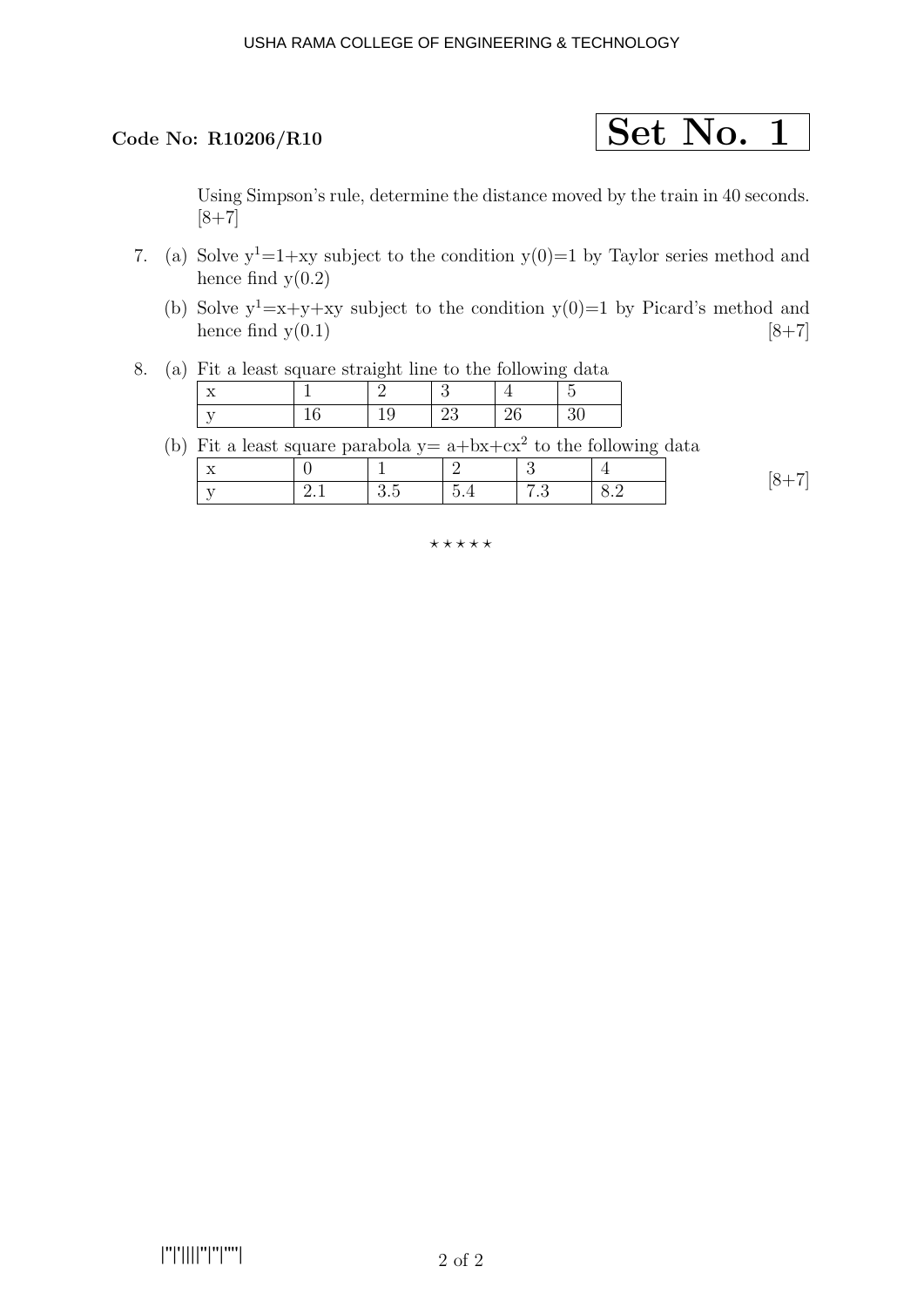$\rm{Code~No:~R10206/R10} \qquad \qquad \textcolor{red}{\textbf{Set~No.~2}}$ 

I B.Tech II Semester Supplementary Examinations, Feb/Mar 2014 MATHEMATICAL METHODS

( Common to Mechanical Engineering, Electronics & Communication Engineering, Chemical Engineering, Bio-Medical Engineering, Information Technology, Electronics & Computer Engineering, Mining and Petroliem Technology)

Time: 3 hours Max Marks: 75

# Answer any FIVE Questions All Questions carry equal marks

 $***$ \*\*

1. (a) Find rank of matrix  $A =$  $\sqrt{ }$  $\Bigg\}$ 1 2 3  $2 -2 0$ 3 −2 1 3 4 1 1  $\Big\}$ using Normal form.

(b) Solve system of equations, if consistent  $x+y+2z=4$ ,  $2x-y+3z=9$ ,  $3x-y-z=2$  $[7+8]$ 

- 2. Using Cayley Hamilton theorem find  $A^8$  if  $A = \begin{bmatrix} 1 & 2 \end{bmatrix}$  $2 -1$ 1 [15]
- 3. Find the transformation which will transform  $4x^2 + 3y^2 + z^2 8xy 6yz + 4zx$  into a sum of square and find the reduced from [15]
- 4. (a) Find a real root of the equation  $x^3 x 4 = 0$ , using Regula Falsi method.
	- (b) Find a real root of the equation  $xe^x \cos x = 0$  using Newton-Raphson's method.  $[8+7]$
- 5. (a) Using the Gauss forward interpolation formula, find the value of  $log_{10} 347.5$ from the following table

|                | 320    | 330 | 340                               | 350 | 360 |
|----------------|--------|-----|-----------------------------------|-----|-----|
| $Y = log_{10}$ | 2.5052 |     | 2.5185   2.5315   2.5441   2.5563 |     |     |
|                |        |     |                                   |     |     |

(b) Compute the approximate value of  $e^{0.35}$ , using the following table:

| $-$<br>∡   | $0.1\,$ | 0.2                                                  | 0.3 |  |
|------------|---------|------------------------------------------------------|-----|--|
| $\alpha^x$ |         | $1.0000$   $1.1052$   $1.2214$   $1.3499$   $1.4918$ |     |  |
|            |         |                                                      |     |  |

6. (a) The population of a certain town (as obtained from census data) is shown in the following table:

| Year          | 1951  | 1961  | 1971  | 1981     | 1991  |
|---------------|-------|-------|-------|----------|-------|
| Population(in | 19.96 | 39.65 | 58.81 | חח<br>ി- | 94.61 |
| thousand)     |       |       |       |          |       |

Estimate the rate of growth of the population in the year 1981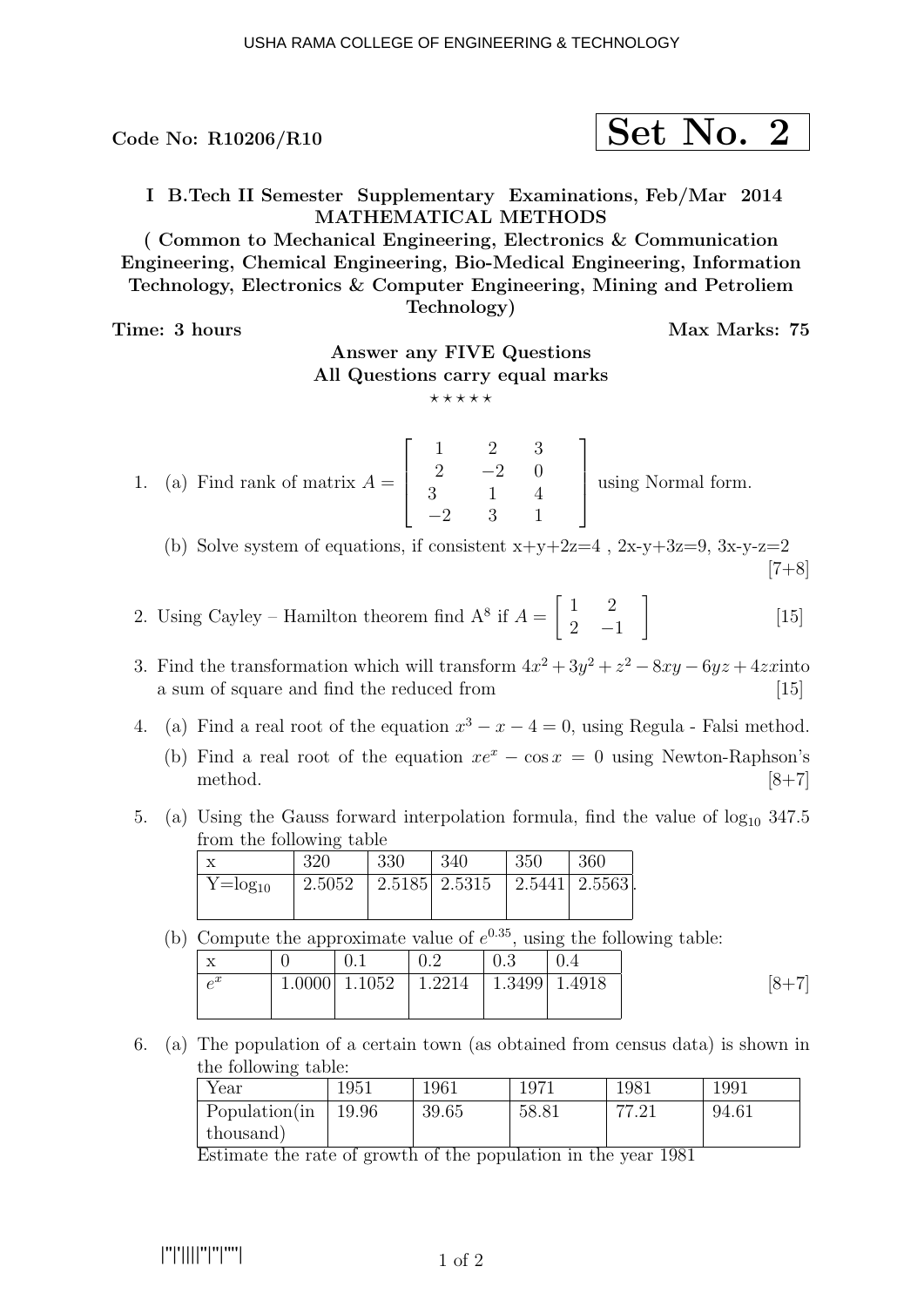# Code No: R10206/R10  $\qquad \qquad$  Set No. 2

(b) The following table gives the value of  $f(x)$  at equal intervals of x.

|         |       |                             | $\overline{\phantom{0}}$<br>G. L | $\Delta$ . |
|---------|-------|-----------------------------|----------------------------------|------------|
| $\cdot$ | 0.399 | $0.352 \pm 0.242 \pm 0.129$ |                                  | 0.054      |
|         |       |                             |                                  |            |

Evaluate  $\int_0^2 f(x) dx$  using Simpsons 1/3 and Simpsons 3/8 rule. [8+7]

- 7. (a) Solve  $y^1$ =1-y subject to the condition  $y(0)=0$  by Taylor series method hence find  $y(0.1)$ ,  $y(0.2)$ 
	- (b) Solve  $y^1=1+y^2$  subject to the condition  $y(0)=0$  by Picard's method [8+7]
- 8. (a) Fit a least square parabola  $y = a + bx + cx^2$  to the following data

# (b) Find the best fit of the type  $y=ae^{bx}$  to the data by the method of least squares

| $\mathbf{v}$<br>$\Lambda$ | --                     | . . <u>.</u> | <b>.</b>           | ۰<br>$\cdot$ $\cdot$ | 'X⊥ |
|---------------------------|------------------------|--------------|--------------------|----------------------|-----|
| <b>TT</b><br>◡            | 40.1.<br>$\rightarrow$ | 73.196       | 122.279<br>100.014 | 243.02               | ◡   |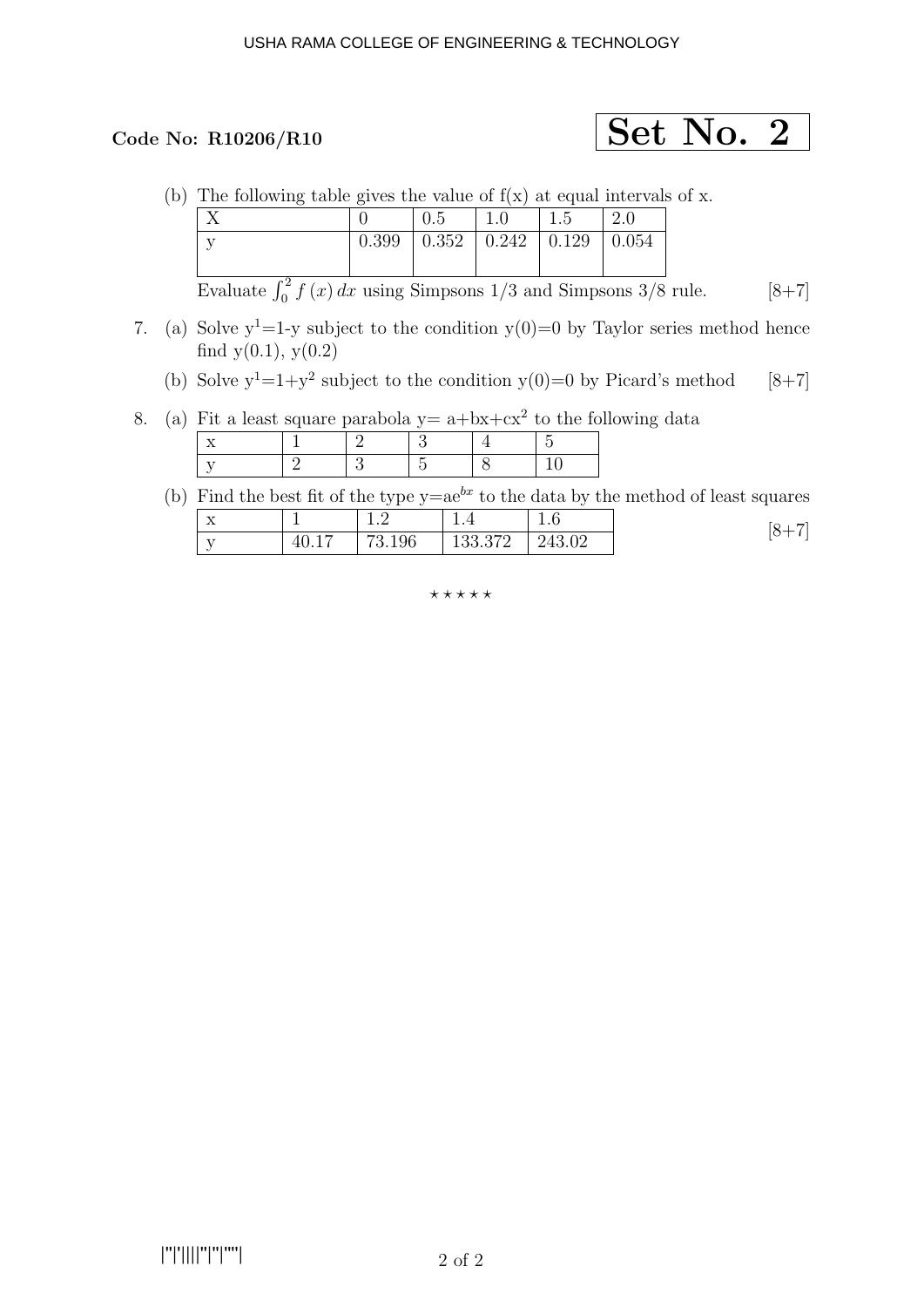Code No: R10206/R10  $\vert$  Set No. 3

I B.Tech II Semester Supplementary Examinations, Feb/Mar 2014 MATHEMATICAL METHODS

( Common to Mechanical Engineering, Electronics & Communication Engineering, Chemical Engineering, Bio-Medical Engineering, Information Technology, Electronics & Computer Engineering, Mining and Petroliem Technology)

Time: 3 hours and the set of the Max Marks: 75

1

 $\overline{1}$ 

# Answer any FIVE Questions All Questions carry equal marks

 $\star\star\star\star\star$ 

1. (a) Find rank of matrix using Echelon form  $A =$  $\sqrt{ }$  $\overline{\phantom{a}}$  $1 \quad 1 \quad -1$  $2 -3 4$  $3 -2 3$ 

(b) Solve the equations using Gauss Jordan method  $x_1+x_2+x_3=8$ ,  $2x_1+3x_2+2x_3=19$ ,  $4x_1+2x_2+3x_3=23$  [7+8]

1

 $\overline{1}$ 

- 2. (a) Find Eigen Vectors of  $A =$  $\sqrt{ }$  $\overline{1}$  $-2$  2  $-3$ 2 1  $-6$  $-1$   $-2$  0
	- (b) The Eigen vectors corresponding to two different eigen values are linearly  $\mu$  independent  $\mu$  and  $\mu$  and  $\mu$  and  $\mu$  and  $\mu$  and  $\mu$  and  $\mu$  and  $\mu$  and  $\mu$  and  $\mu$  and  $\mu$  and  $\mu$  and  $\mu$  and  $\mu$  and  $\mu$  and  $\mu$  and  $\mu$  and  $\mu$  and  $\mu$  and  $\mu$  and  $\mu$  and  $\mu$  and  $\mu$  a
- 3. Reduce the quadratic form  $3x^2 + 5y^2 + 3z^2 2xy 2yz + 2zxt$  the canonical form by orthogonal reduction. Also find its nature and Signature [15]
- 4. (a) Prove that  $\sqrt[n]{a}$  can be evaluated by using the iterative procedure  $x_{n+1} = \frac{1}{b} \{ (b-1)x_n + \frac{a}{x_n^{b-1}} \}$  $\frac{a}{x_n^{b-1}}$ }and hence find  $\sqrt[3]{2}$ 
	- (b) Find the real root of the equation  $x^3 x 1 = 0$  by Bisection method. [7+8]
- 5. (a) Prove the following. (i)  $\triangle \nabla = \triangle \nabla$  (ii)  $\triangle E = E \nabla = \nabla$ 
	- (b) From the following table of values of  $y = f(x)$ , find  $f(0.53)$ , using the Newton's backward interpolation formula.

| $\tau$   | 0.30 | 0.40 | $\mid$ 0.50                               | 0.60 |                 |
|----------|------|------|-------------------------------------------|------|-----------------|
| $Y=f(x)$ |      |      | $0.6179$   $0.6554$   $0.6915$   $0.6915$ |      | $\overline{8+}$ |
|          |      |      |                                           |      |                 |

6. (a) From the following data find  $f'(0.5)$ 

- (b) Evaluate  $\int_0^1 e^{-x^2} dx$  taking h=0.2 using (i) Simpson's  $\frac{1}{3}rd$  rule (ii) Trapezoidal rule. [8+7]
- 7. (a) Solve  $y^1=1-y$ ,  $y(0)=0$  by Euler's method and find y at  $x=0.1$ , 0.2
	- (b) Solve  $y^1 = y-x$ ,  $y(0) = 2$ , h=0.2, by fourth order R-K method and hence find  $y(0.2)$  [7+8]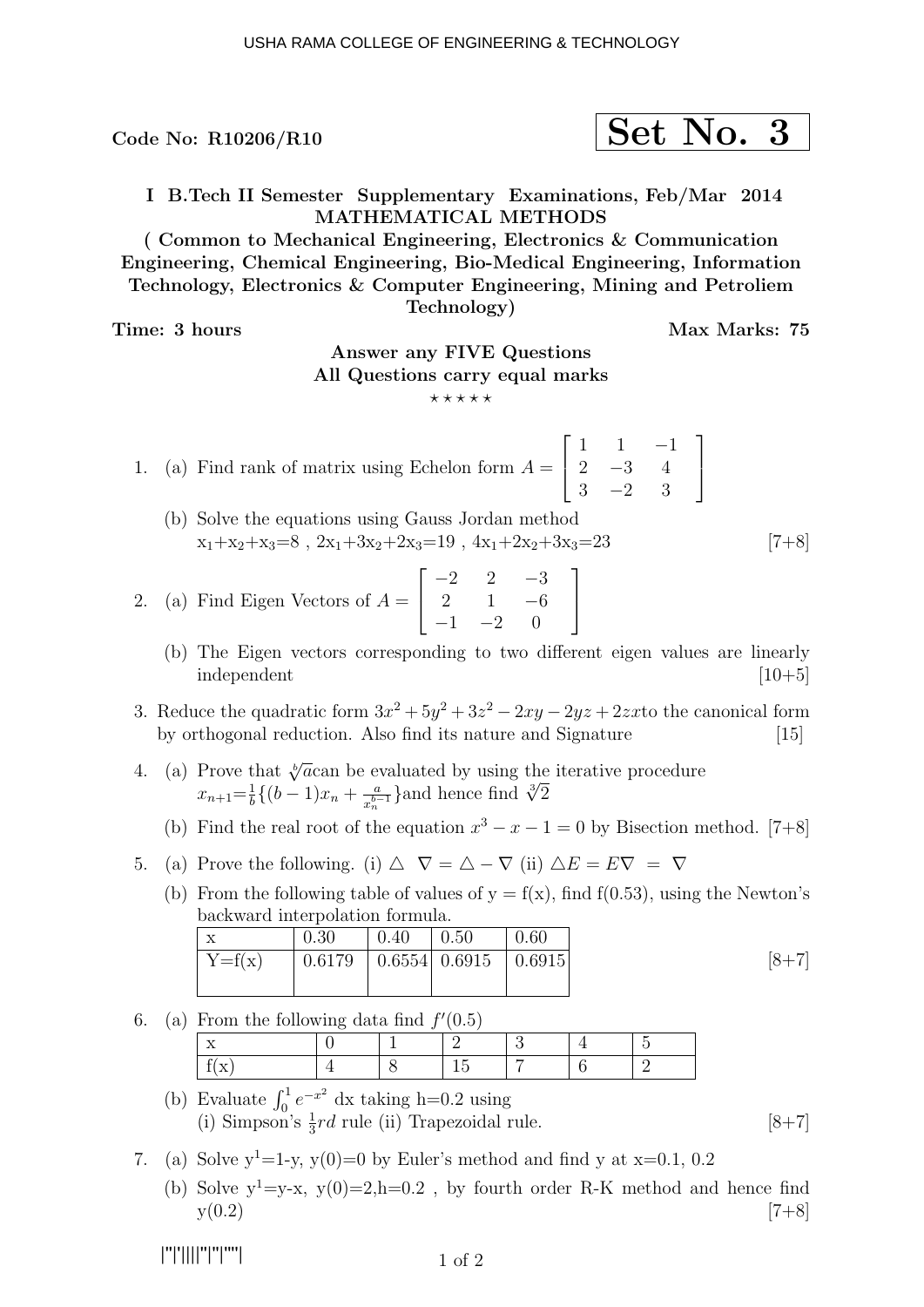

|  | (a) Fit a curve of the type $y=ae^{bx}$ to the data by the method of least squares |    |    |    |     |     |     |     |      |
|--|------------------------------------------------------------------------------------|----|----|----|-----|-----|-----|-----|------|
|  |                                                                                    |    |    |    |     |     |     |     |      |
|  |                                                                                    | 30 | 52 | 77 | 135 | 211 | 326 | 550 | 1052 |

| (b) Fit a least square parabola $y = a + bx + cx^2$ to the following data |  |  |  |  |
|---------------------------------------------------------------------------|--|--|--|--|
|                                                                           |  |  |  |  |

| ⋏ | $\pm 0.2$ | $\vert 0.7$                                   | $\pm 0.9$ |  |
|---|-----------|-----------------------------------------------|-----------|--|
|   |           | 1.016   0.768   0.648   0.401   0.272   0.193 |           |  |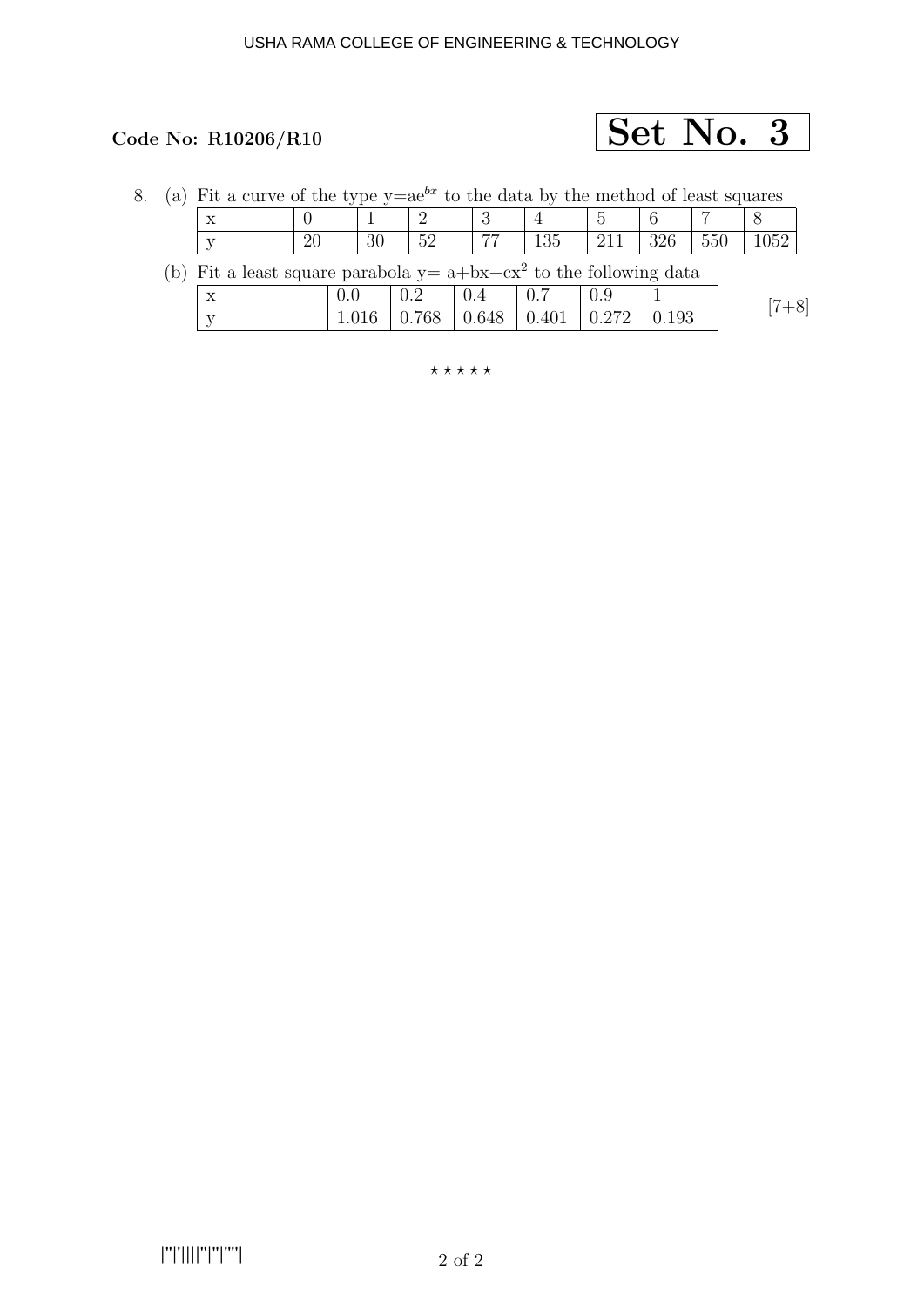Code No: R10206/R10  $\vert$  Set No. 4

I B.Tech II Semester Supplementary Examinations, Feb/Mar 2014 MATHEMATICAL METHODS

( Common to Mechanical Engineering, Electronics & Communication Engineering, Chemical Engineering, Bio-Medical Engineering, Information Technology, Electronics & Computer Engineering, Mining and Petroliem Technology)

Time: 3 hours Max Marks: 75

# Answer any FIVE Questions All Questions carry equal marks

 $***$ \*\*

1. (a) Find rank of matrix  $A =$  $\sqrt{ }$  $\Bigg\}$ 1 2 3  $2 -2 0$ 3 −2 1 3 4 1 1  $\Big\}$ using Normal form.

(b) Solve system of equations, if consistent  $x+y+2z=4$  ,  $2x-y+3z=9$ ,  $3x-y-z=2$  $[7+8]$ 

2. (a) Prove that the Eigen values of a triangular matrix are diagonal elements of the matrix

(b) Find eigen vectors of B=2A<sup>2</sup>– A + 3I when 
$$
A = \begin{bmatrix} 8 & -4 \\ 2 & 2 \end{bmatrix}
$$
 [5+10]

3. Determine the diagonal matrix diagonally similar to the real symmetric matrix  $A=$  $\sqrt{ }$  $\overline{\phantom{a}}$ 2 0 4 0 6 0 4 0 2 1 [15]

- 4. (a) solve the equation  $x^3+2x^2+0.4=0$  using Newton's -Raphson's Method.
	- (b) Show that the iteration scheme  $\phi(x) = \frac{-1}{x^2-3}$ converges and hence find a real root of  $f(x) = x^3-3x+1=0$  near  $x=3$ . [8+7]
- 5. (a) (i) Solve  $\Delta(e^{ax} \log bx)$  (ii) Prove that  $\nabla^6 y_8 = \Delta^6 y_2$ .
	- (b) From the following table for find f(3.3) using gauss forward interpolation formula.

| $Y = f(x)$ | 15.30   15.10   15.00   14.50   14.00 | $[8 + 7]$ |
|------------|---------------------------------------|-----------|

6. (a) For the following data, find  $\frac{dy}{dx}$  and  $\frac{d^2y}{dx^2}$  at (i)  $x = 1.1$  and (ii)  $x = 1.6$ 

|     | $\sim$ | uх    | ULT   |        |       |                     |        |
|-----|--------|-------|-------|--------|-------|---------------------|--------|
| $-$ | T.A    |       |       | ⊥.⊍    |       |                     |        |
|     | 7.989  | 8.403 | 8.781 | 19.129 | 9.451 | $\vert 9.750 \vert$ | 10.031 |
|     |        |       |       |        |       |                     |        |

(b) Evaluate  $\int_2^{10}$  $dx$  $\frac{dx}{1+x}$ using (i) Trapezoidal and (ii) Simpson's  $\frac{1}{3}$ rule, taking h = 1.0 and compare the results with the exact value  $[8+7]$